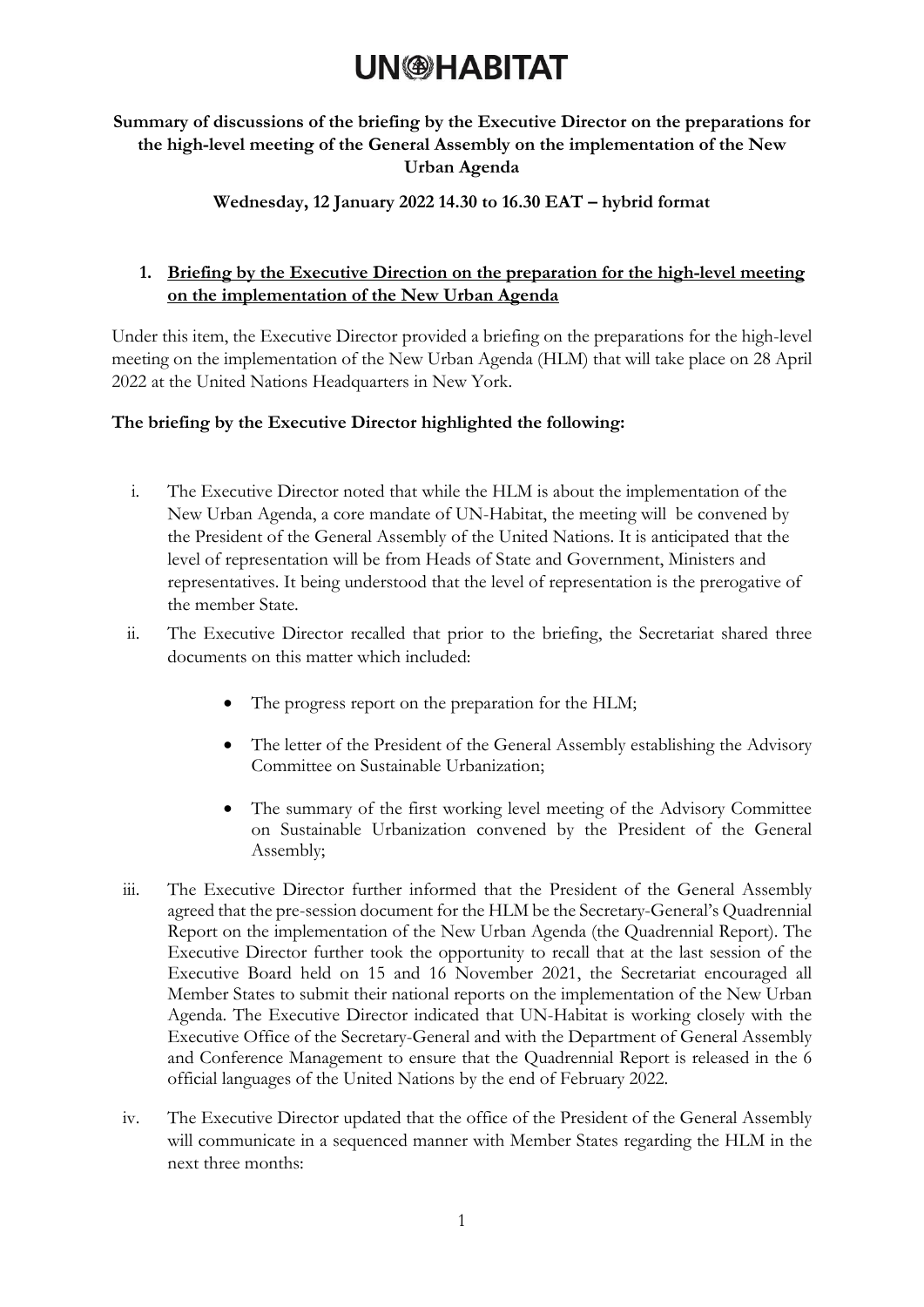## **UN@HABITAT**

- a. In February 2022, the President of the General Assembly will circulate a "nonpaper" concept and notional agenda of the HLM based on the finding of the draft Quadrennial Report in order to raise awareness and garner the support of Member States.
- b. By the end of February 2022/ early March 2022, the office of the President of the General Assembly shall distribute the drafts of the HLM concept note and provisional Agenda based on the findings of the officially released Quadrennial Report.
- c. As soon as possible prior to the HLM in April 2022, the final versions of the HLM concept note and provisional agenda shall be availed to Member States.
- v. The Executive Director indicated that the Advisory Committee on Sustainable Urbanization has been established by the President of the General Assembly to assist him in convening the HLM. It comprises of diverse constituents of the New Urban Agenda as well as Member States including seven Permanent Representatives and UN-Habitat's partner organizations. The Executive Director took this opportunity to extend her gratitude to the Governments of Malaysia, Canada, Kenya, Jamaica, South Africa, Lebanon, Slovakia, Ecuador and Botswana, as President of the Economic and Social Council (ECOSOC), for their participation in the Advisory Committee on Sustainable Urbanization. She further encouraged Member States to reach out to the members of the Advisory Committee on Sustainable Urbanization to share their views and provide support to the preparation for the HLM through their Permanent Missions in New York.
- vi. The Executive Director further indicated that the first meeting of the Advisory Committee on Sustainable Urbanization which was held on 2 December 2021, demonstrates the commitment of the President of the General Assembly to elevate the New Urban Agenda throughout the 76<sup>th</sup> session of the General Assembly not only during the HLM but also as part of the Global Forum on Migration and Development as well as the Summit on Biodiversity.
- vii. The Executive Director updated that upon invitation of the President of the General Assembly, she took part in an informal briefing of the General Assembly convened by the President of the General Assembly to discuss the HLM. She noted that Member States were well represented at that meeting and garnered significant interest from the attendees. In addition, the Executive Director had a series of meetings with the United Nations Secretariat in New York, UNDP, Global Communications, the Department of Management Strategy, Policy and Compliance, General Assembly and Conference Management, and the Executive Office of the Secretary-General and noted the full support of the UN system for the HLM, as urged by the Secretary-General. The Executive Director also met with the President of the General Assembly and the President of ECOSOC.
- viii. Furthermore, the Executive Director recalled Resolution A/RES/75/229 in which the General Assembly encouraged Member States to utilise the regional forums on sustainable development to provide regional input to the HLM. She indicated that UN-Habitat's regional representatives have been working closely with Member States and the respective Regional Economic Commissions to make this happen. The process by which Member States prepare inputs for the HLM will help to elevate urban issues in the regions as well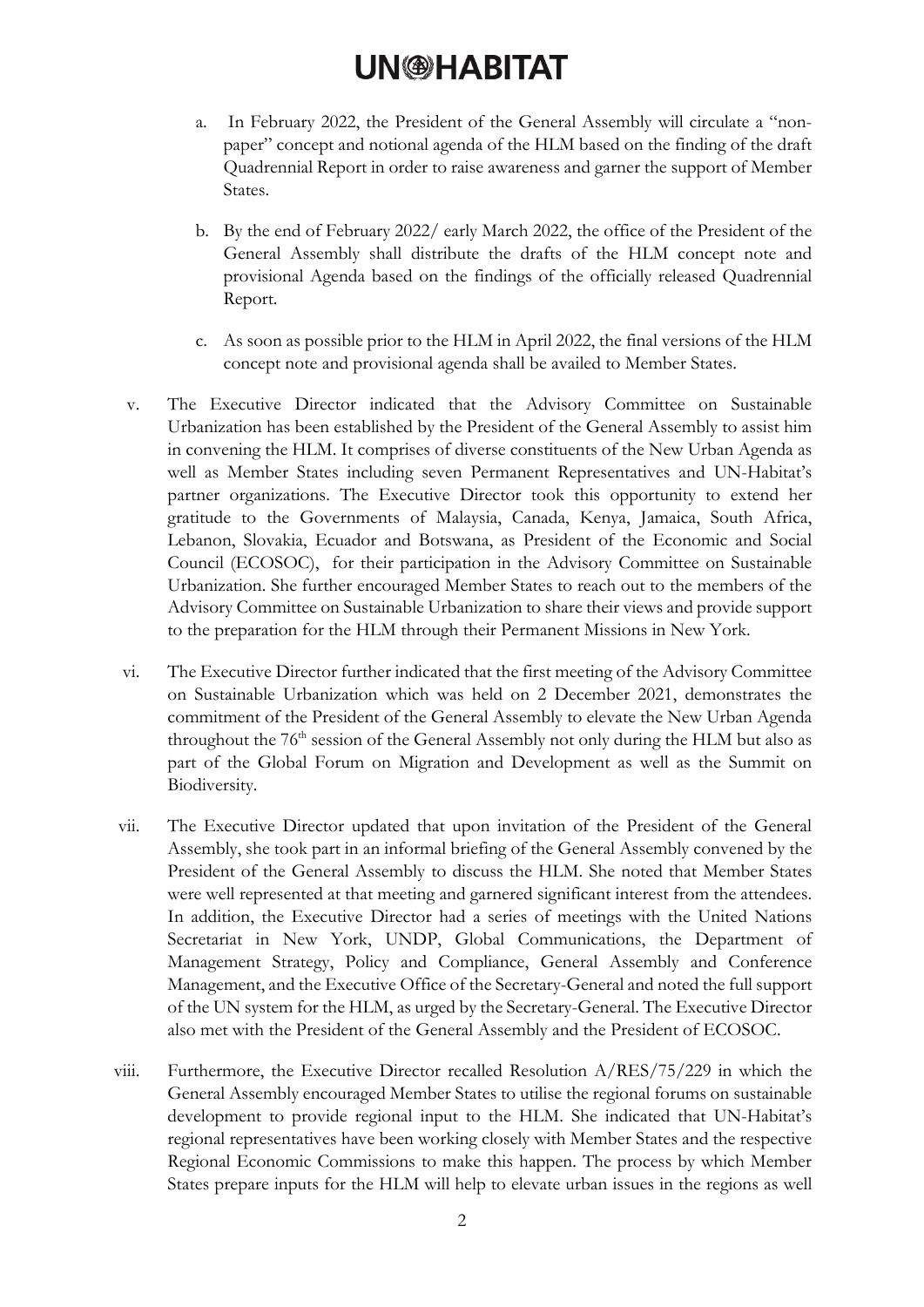# **UN@HABITAT**

as foster cooperation among regional networks of cities, association of professionals and Member States. The Executive Director encouraged all Member States to play an active role in the Regional Forums for Sustainable Urbanization and reiterated the full engagement of UN-Habitat's regional representatives to work on this with Member States.

- ix. The Executive Director informed that the outcome of the HLM and format will be determined by Member States and will address aspects of the New Urban Agenda in relation to events since the Habitat III Conference but could also include aspects related the COVID-19 pandemic, the climate emergency, the Decade of Action, and Our Common Agenda.
- x. The Executive Director noted five emerging elements that may be considered by Member States if they so decide in considering outcomes of the HLM, as follows:
	- a) **The Decade of Action** commitment of Member States to elevate the New Urban Agenda as a road map for accelerating the Paris Agreement and Decade of Action for Sustainable Development;
	- b) **Cities and Pandemics** recognition of the role of cities in the COVID-19's response and contributing to spearheading the implementation of a healthy, just and sustainable national recovery;
	- c) **New Social Contract** the alignment of the New Urban Agenda with Our Common Agenda on the future of multilateralism with the integration of health, housing, incomes, employment, education, and digital access.
	- d) **Climate Action** strengthening of local government contributions to nationally determined commitments on climate mitigation and adaptation with strategic focus on green infrastructure and resilience of the urban poor.
	- e) **Peace and Security** call for a global action plan on inclusive urban planning in countries in post-conflict and disaster situations, strengthening social cohesion through the provision of durable solutions.
- xi. The Executive Director concluded by inviting Member States to review the list of activities and events planned for 2022. She noted that UN-Habitat is committed to align the HLM strategically with other events prior to and after the HLM so as to enable Member States and partners accelerate the implementation of the New Urban Agenda and strengthen UN-Habitat's ability to carry out its mandate.
- xii. The Secretariat further highlighted the active role of the President of ECOSOC in the preparations towards the HLM, as a member of the Advisory Committee on Sustainable Urbanization. The Secretariat noted that the President of ECOSOC in consultation with his Bureau is expected to contribute to the review of the Quadrennial Report, particularly looking at the universal thematic issue of inequality and how the UN system supports Member States to implement the New Urban Agenda.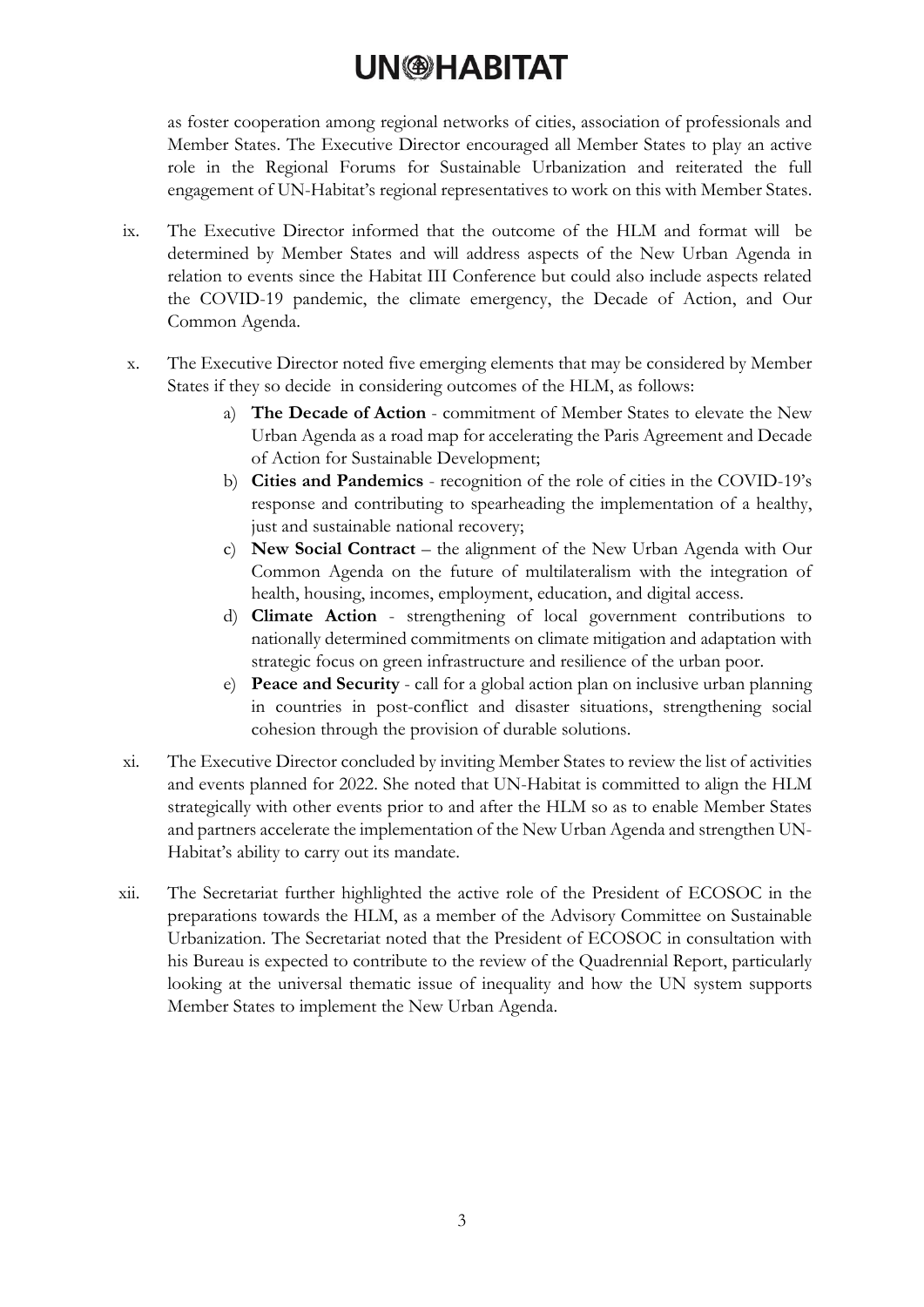## **UN<sup>®</sup>HABITAT**

### **2. Discussions**

### **Following the briefing by the Executive Director, the discussions highlighted the following**:

- i. Some Member States enquired from the Secretariat on what is expected from Nairobibased Permanent and Observer Missions in the preparations of and participation in the HLM and further requested more details on the activities being undertaken to engage Nairobi-based Permanent and Observer Missions in this respect;
- ii. Some Member States invited the Secretariat to provide more details on the meaning of "high-level meeting", seeking clarification on the expected level of participation, Presidential or Ministerial. They further enquired on the timeline for receiving the invitations, should the invitations be extended to the highest level;
- iii. One Member State noted that the level of participation to the HLM should be at the discretion of Member States, emphasising that the participation of Head of States to a oneday meeting was unlikely;
- iv. One Member State requested the Secretariat to convey the comments and questions raised by New-York based Permanent and Observer Missions during the informal briefing of the General Assembly convened by the President of the General Assembly in November 2021;
- v. Some Member States reiterated their support to working closely with UN-Habitat to achieve its mandate as the assessment of the implementation of the New Urban Agenda is important;
- vi. One Member State asked whether the national reports on the implementation of the New Urban Agenda which will be submitted in the coming weeks will feed into the draft Quadrennial Report, considering that the Secretariat is already preparing the draft Report. That Member State further suggested that the discussions on the draft concept note on the HLM should also benefit from the Regional Forums for Sustainable Urbanization.
- vii. One Member State objected to the consideration of a negotiated outcome by the HLM and rather suggested the production of a Chair's summary. That Member State requested to know if side-events may be organized in the margins of the HLM and enquired on the time management during the HLM, noting that the HLM is expected to be held for one day only as agreed upon by the General Assembly. That Member State invited the Secretariat to provide more clarity on the format and concept of the HLM.
- viii. One Member State expressed preference for the HLM to be convened in-person and further suggested that the outcome of the HLM be included in the High-Level Political Forum (HLPF) Ministerial Declaration to create further momentum before the second session of the UN-Habitat Assembly to be held in June 2023.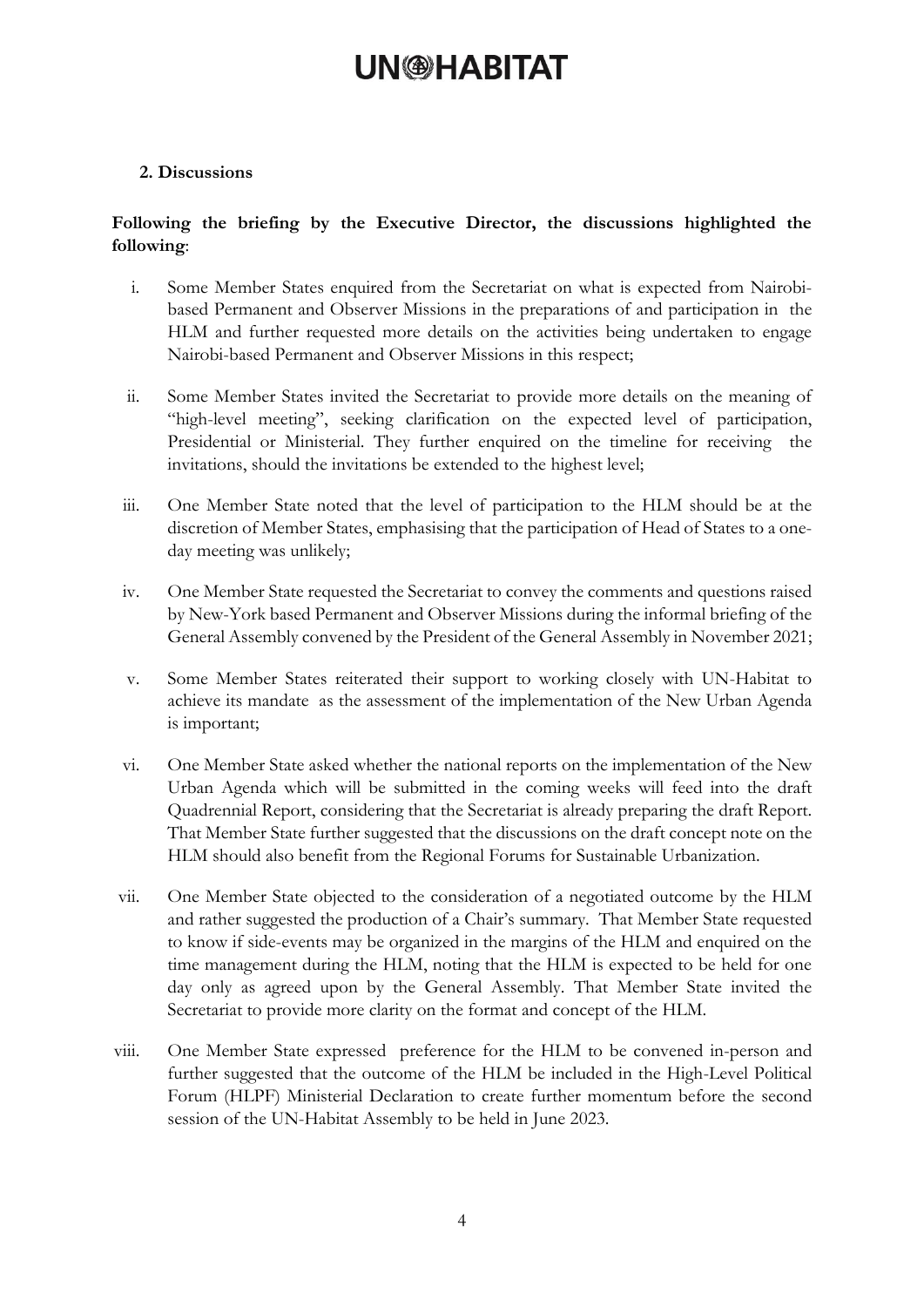# **UN<sup>@HABITAT**</sup>

ix. One Member State suggested that should there be side-events to the HLM, such sideevents should promote the eleventh session of the World Urban Forum (WUF 11) to be held in June 2022.

#### **In light of the views expressed by Member States, the Secretariat responded as follows:**

- i. The Secretariat encouraged all Member States to submit their national report on the implementation of the New Urban Agenda because the reports will feed into the Regional Forums on Sustainable Development, the meeting of ECOSOC, and the HLM ;
- ii. With respect to the level of participation, the Secretariat encouraged Member States to participate in the HLM effectively in order to support the implementation of the New Urban Agenda. The Secretariat recalled that official communications and invitations for the HLM will come from the President of the General Assembly's office as he is the convener of the HLM.
- iii. The Secretariat noted that the modalities and format of the HLM are still under discussion between the President of the General Assembly and Member States.
- iv. The Secretariat further indicated that the President of the General Assembly will decide what type of outcome is the most appropriate for the HLM, noting that the General Assembly must pronounce itself on the matter of the implementation of the New Urban Agenda. The Secretariat also noted that during the informal briefing of the General Assembly convened by the President of the General Assembly on 30 November 2021, the Executive Director presented several options with respect to the outcome document, as follows:
	- a) HLM could consider a negotiated document. There were, however, a few Member States who opposed that idea considering the limited time available for negotiations during a one-day meeting;
	- b) HLM could consider an outcome in the form of a statement document emanating from the President of the General Assembly;
	- c) HLM could consider an action plan document which will address what are the action plans to implement the New Urban Agenda as well as the resource mobilization to finance its implementation towards achieving the Sustainable Development Goals (SDGs).
- v. The Secretariat further updated on additional issues which were raised by Member States during the informal briefing of the General Assembly held on 30 November 2021 as follows:
	- a) HLM should address the connection between urbanization and climate change and what this means for future cities.
	- b) HLM is appropriate to promote the New Urban Agenda and how it shall fit into the World Urban Forum 11.